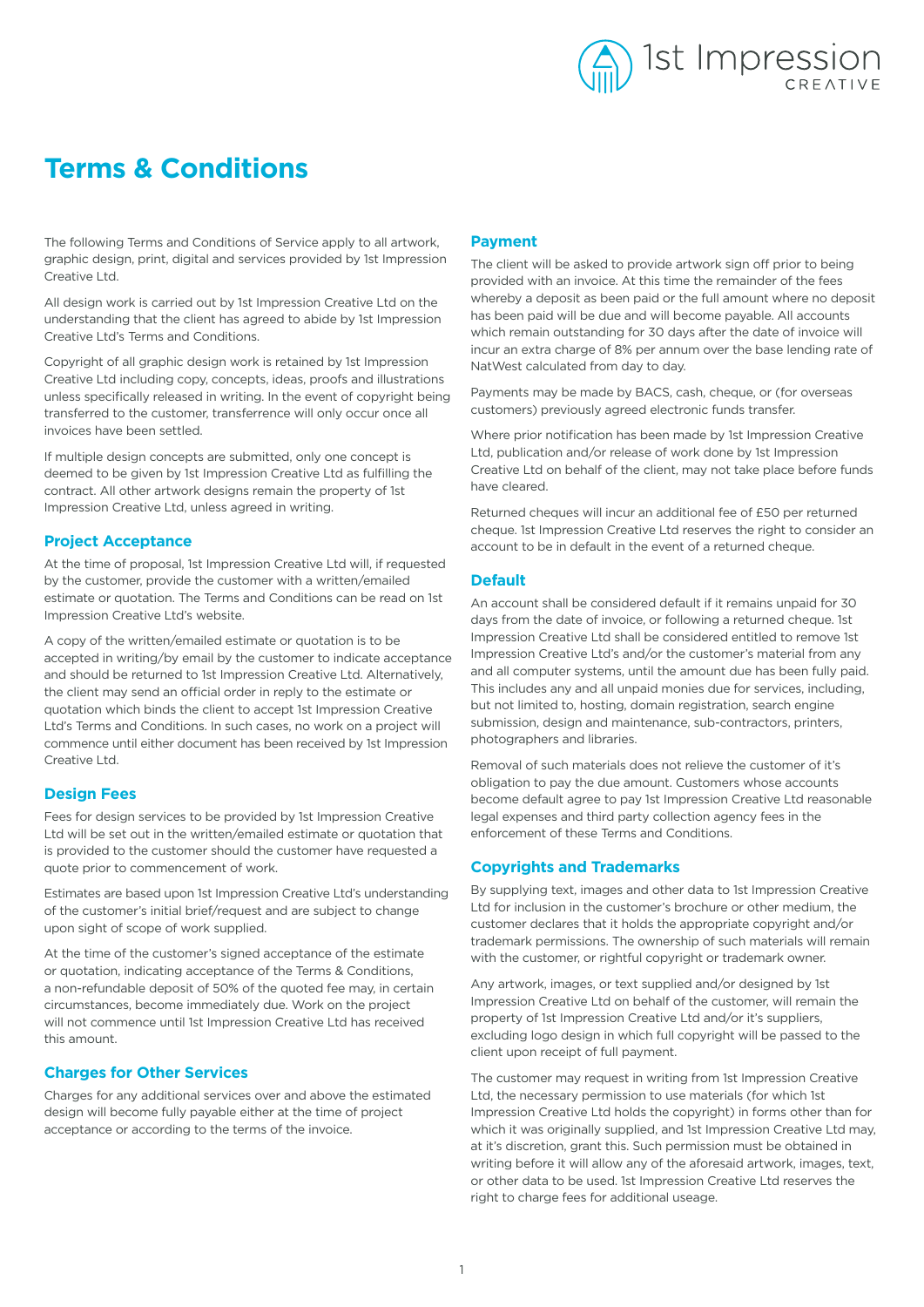By supplying images, text, or any other data to 1st Impression Creative Ltd, the customer grants 1st Impression Creative Ltd permission to use this material freely in the pursuit of the design and to utilise the designs in 1st Impression Creative Ltd's portfolio unless agreed otherwise.

Should 1st Impression Creative Ltd, or the customer supply an image, text, audio clip or any other file for use in a website, multimedia presentation, print item, exhibition, advertisement or any other medium believing it to be copyright and royalty free, which subsequently emerges to have such copyright or royalty usage limitations, the customer will agree to allow 1st Impression Creative Ltd to remove and/or replace the file.

The customer agrees to fully indemnify and hold 1st Impression Creative Ltd free from harm in any and all claims resulting from the customer in not having obtained all the required copyright, and/or any other necessary permissions.

# **Alterations**

The customer agrees that changes required over and above the estimated work or required to be carried out after acceptance of the draft design will be liable to a separate charge.

Once design is complete, 1st Impression Creative Ltd will provide the customer with the opportunity to review the resulting work. 1st Impression Creative Ltd will make one set of changes at no extra cost (subject to sight of corrections) within 14 days of the start of the review period. Further changes will be charged on an ad-hoc basis at 1st Impression Creative Ltd's hourly rate currently set at £60/hour.

The customer also agrees that 1st Impression Creative Ltd holds no responsibility for any amendments made by any third party, before or after a design is published.

### **Licensing**

Any design, copywriting, drawing, idea or code created for the customer by 1st Impression Creative Ltd, or any of it's contractors, is licensed for use by the client on a one-time only basis and may not be modified, re-used, or re-distributed in any way or form without the express written consent of 1st Impression Creative Ltd and any of it's relevant sub-contractors.

All design work where there is a risk that another party may make a claim, should be registered by the client with the appropriate authorities prior to publishing or first use or searches and legal advice sought as to its use. 1st Impression Creative Ltd will not be held responsible for any and all damages resulting from such claims. 1st Impression Creative Ltd is not responsible for any loss, or consequential loss, non-delivery of products or services, of whatever cause. The customer agrees not to hold 1st Impression Creative Ltd responsible for any such loss or damage. Any claim against 1st Impression Creative Ltd shall be limited to the relevant fee(s) paid by the customer.

# **Data Formats**

The client agrees to 1st Impression Creative Ltd's definition of acceptable means of supplying data to the company.

Text is to be supplied to 1st Impression Creative Ltd in electronic format as standard text (.txt), MS Word (.doc) or via the body of an email.

Graphic files such as logos and icons must be supplied in an editable, vector format. Graphs and charts must be supplied with their raw data included. The redrawing of graphs and charts by means of manual tracing will be deemed an additional expense.

Images which are supplied in an electronic format are to be provided in a format as prescribed by 1st Impression Creative Ltd via email, online file transfer service or online file sharing facility. Images must be of a quality suitable for use without any subsequent image processing, and 1st Impression Creative Ltd will not be held responsible for any image quality which the client later deems to be unacceptable. 1st Impression Creative Ltd cannot be held responsible for the quality of any images which the client wishes to be scanned from printed materials.

PDF files which are supplied by the client for print reproduction purposes must supplied in an up to date pass4press format. 1st Impression Creative Ltd will not be held responsible for poor print quality/missing elements/missing or substituted fonts due to files which are not press compliant.

Additional expenses may be incurred for any necessary action, including, but not limited to, photography and art direction, photography searches, media conversion, digital image processing, or data entry services.

# **Design Project Duration**

Any indication given by 1st Impression Creative Ltd of a design project's duration is to be considered by the customer to be an estimation. 1st Impression Creative Ltd cannot be held responsible for any project over-runs, whatever the cause.

# **Supplying of Data**

The customer agrees to supply 1st Impression Creative Ltd with all data, text, images, illustrations prior to project commencement and in the required format(s). Any further information and files that may be requested by 1st Impression Creative Ltd during the design process must be supplied by the customer within a timely manner. Failure to do so will result in the project deemed complete and the customer will be invoiced for the balance of the monies due.

# **Design Project Proofing**

The customer agrees to revert back to 1st Impression Creative Ltd in a timely manner following each proofing stage up to and including final sign off. Should the customer fail to respond within what is deemed a reasonable period of time (up to 7 working days) at each stage of the design process, 1st Impression Creative Ltd will deem the project complete and the customer will be invoiced for the balance of the monies due.

# **Design Project Completion**

1st Impression Creative Ltd considers the design project complete upon receipt of the customer's sign off. Other services such as printing, display panel production, filmwork, website uploading, publishing etc either contracted on the clients behalf constitute a separate project and can be treated as a separate charge.

# **Design Credits**

The customer agrees to allow 1st Impression Creative Ltd to place a small credit on printed material, exhibition displays, advertisements and/or a link to 1st Impression Creative Ltd's own website on the customer's website. This will usually be in the form of a small logo or line of text discretely placed (usually towards the back of a printed document or in the footer of a website).

The customer also agrees to allow 1st Impression Creative Ltd to place all designs on 1st Impression Creative Ltd's own website for portfolio and demonstration purposes and to use any designs in its own publicity unless agreed otherwise.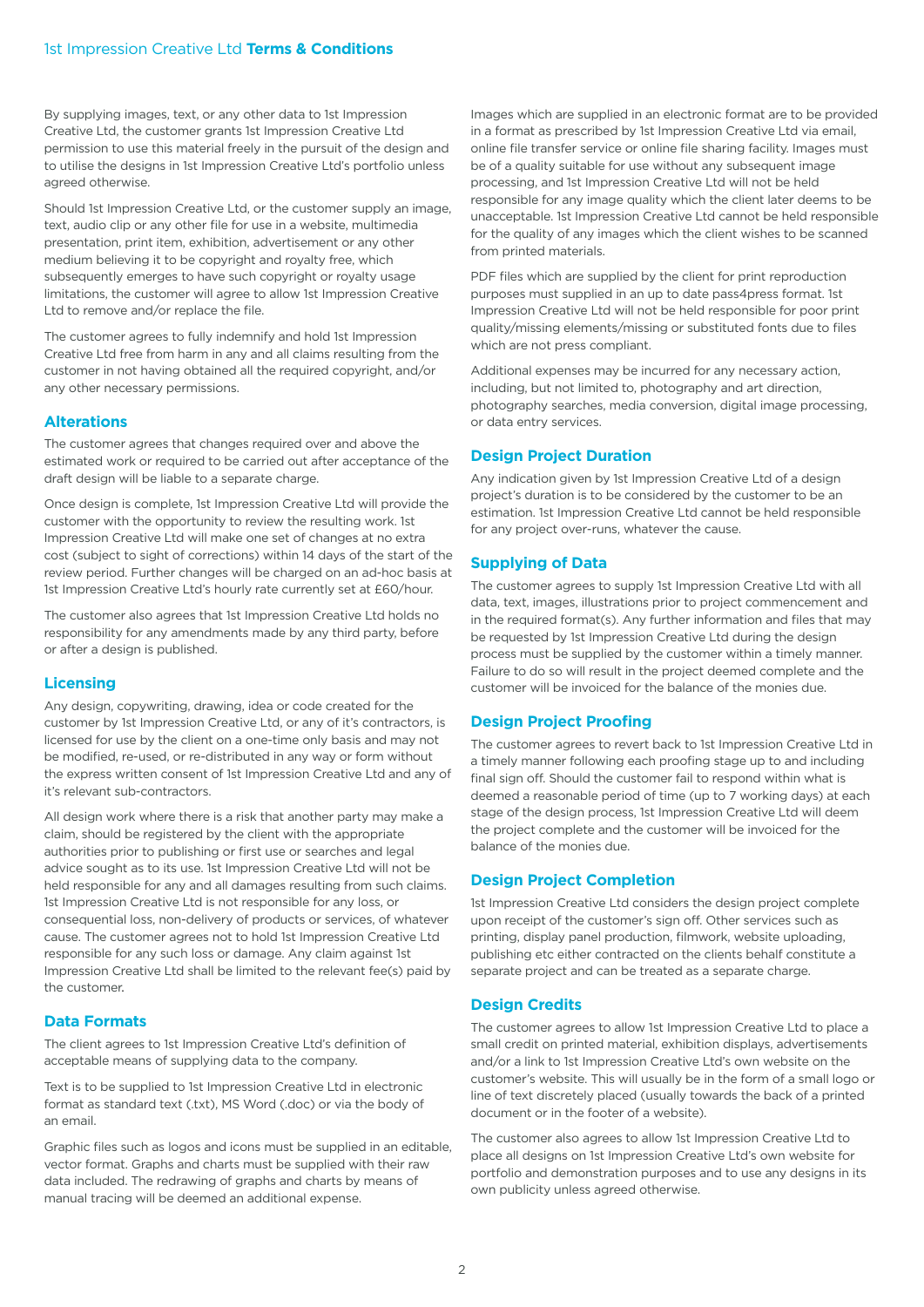# **Rights of Refusal**

1st Impression Creative Ltd will not include in its designs, any text, images or other data which it deems to be immoral, offensive, obscene or illegal. All advertising material must conform to all standards laid down by all relevant advertising standards authorities. 1st Impression Creative Ltd also reserves the right to refuse to include submitted material without giving reason. Any images and/ or data that 1st Impression Creative Ltd does include in all good faith, and then finds out that it contravenes these Terms and Conditions, the customer is obliged to allow 1st Impression Creative Ltd to remove the contravention without hindrance, or penalty. 1st Impression Creative Ltd is to be held in no way responsible for any such data being included.

### **Cancellation**

1st Impression Creative Ltd reserves the right to cancel an order at any time should it be deemed that the working relationship with the client is no longer viable. Cancellation will be made in writing. The client will then be invoiced for all work completed over and above the non-refundable deposit that will have been made at the time of first ordering. The balance of monies due must be paid within 30 days.

Cancellation of orders by the customer may be made initially by telephone contact, or email, however, following this, 1st Impression Creative Ltd will need formal notification in writing to the company's postal address. The client will then be invoiced for all work completed over and above the non-refundable deposit that will have been made at the time of first ordering. The balance of monies due must be paid within 30 days. Please note: any cancellation which is not formally confirmed in writing and received by 1st Impression Creative Ltd within 14 days of such instruction being issued, will be liable for the full quoted cost of the project.

### **VAT**

1st Impression Creative Ltd is VAT Registered and will always comply with the law regarding charging VAT. VAT will be applied to invoices where applicable.

# **Disclaimer**

1st Impression Creative Ltd makes no warranties of any kind, express or implied, for any and all products and/or services that it supplies. 1st Impression Creative Ltd will not be held responsible for any and all damages resulting from products and/or services it supplies. 1st Impression Creative Ltd is not responsible for any loss, or consequential loss of data, or non-delivery of products or services, of whatever cause. While we take resonable steps to investigate the materials we recommend, we accept no responsibility for the performace or quality of materials or any consequential loss arising from their failure. The customer agrees not to hold 1st Impression Creative Ltd responsible for any such loss or damage.

Any claim against 1st Impression Creative Ltd shall be limited to the relevant fee(s) paid by the customer.

1st Impression Creative Ltd reserves the right to use the services of sub-contractors, agents and suppliers and any work, content, services and usage is bound by their Terms and Conditions. 1st Impression Creative Ltd will not knowingly perform any actions to contravene these and the client also agrees to be so bound.

1st Impression Creative Ltd and its clients agree to comply with Printers Terms and Conditions which include disclaimers for noncompletion on time and the flexibility to supply quantities within 10% of the total ordered. 1st Impression Creative Ltd recommend that if an exact quantity is required, then 10% extra is added to the quantity and extra time made available should the job be delayed.

## **General**

These Terms and Conditions supersede any previous Terms and Conditions distributed in any form. 1st Impression Creative Ltd reserves the right to change any rates and any of the Terms and Conditions at any time and without prior notice.

### **Acceptance of Quotation and Terms and Conditions**

The placement of an order for design and/or any other services offered by 1st Impression Creative Ltd and validated by the customer in writing on the estimate or quotation, constitutes acceptance of the estimate or quotation and agreement to comply fully with all the Terms and Conditions and forms a Contract for Business between the signatory and 1st Impression Creative Ltd.